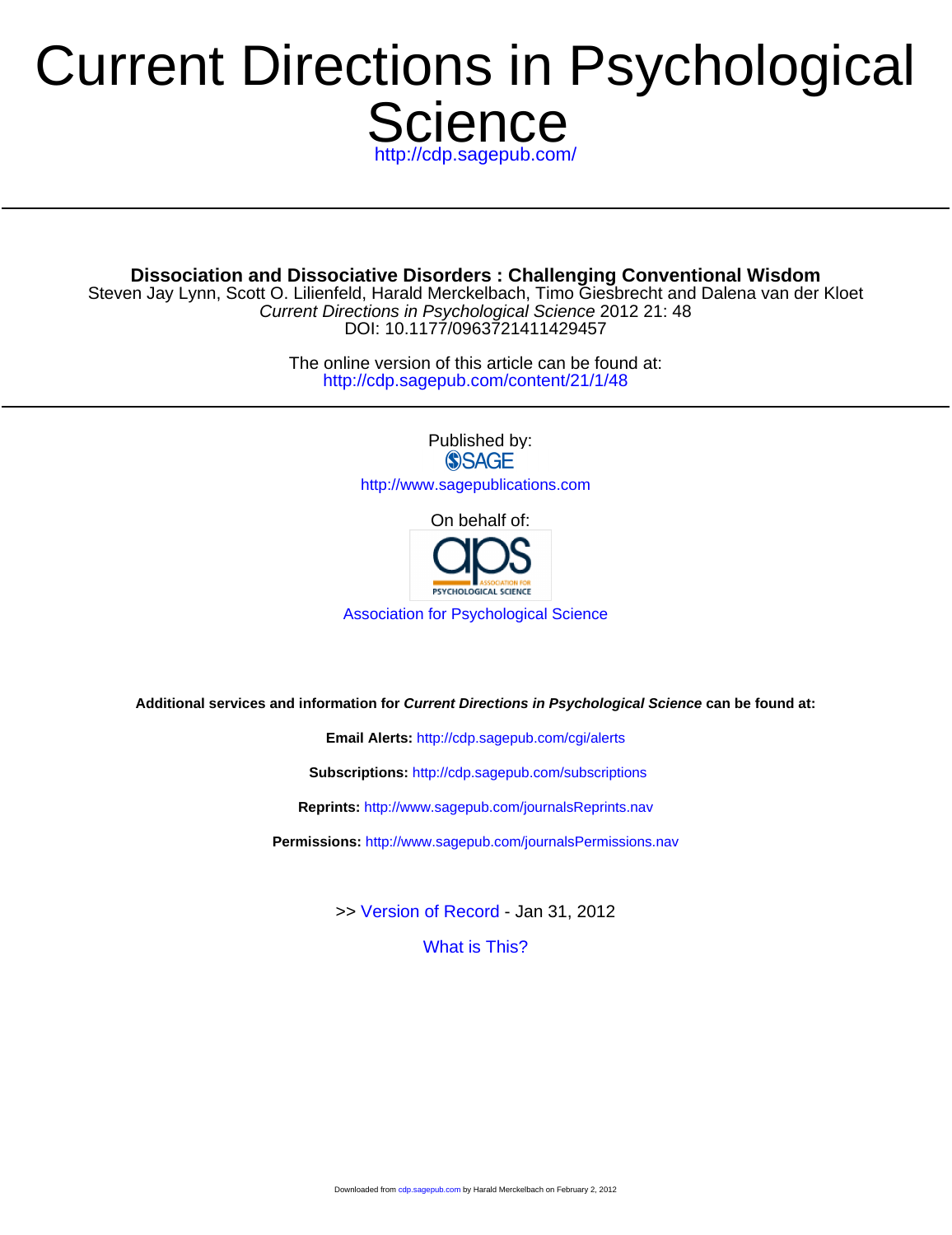

# **Dissociation and Dissociative Disorders: Challenging Conventional Wisdom**

Current Directions in Psychological Science 21(1) 48–53 © The Author(s) 2012 Reprints and permission: sagepub.com/journalsPermissions.nav DOI: 10.1177/0963721411429457 http://cdps.sagepub.com



# Steven Jay Lynn<sup>1</sup>, Scott O. Lilienfeld<sup>2</sup>, Harald Merckelbach<sup>3</sup>,

**Timo Giesbrecht3 , and Dalena van der Kloet3**

<sup>1</sup>Binghamton University (SUNY), <sup>2</sup>Emory University, and <sup>3</sup>Maastricht University

### **Abstract**

Conventional wisdom holds that dissociation is a coping mechanism triggered by exposure to intense stressors. Drawing on recent research from multiple laboratories, we challenge this prevailing posttraumatic model of dissociation and dissociative disorders. Proponents of this model hold that dissociation and dissociative disorders are associated with (a) intense objective stressors (e.g., childhood trauma), (b) serious cognitive deficits that impede processing of emotionally laden information, and (c) an avoidant information-processing style characterized by a tendency to forget painful memories. We review findings that contradict these widely accepted assumptions and argue that a sociocognitive model better accounts for the extant data. We further propose a perspective on dissociation based on a recently established link between a labile sleep–wake cycle and memory errors, cognitive failures, problems in attentional control, and difficulties in distinguishing fantasy from reality. We conclude that this perspective may help to reconcile the posttraumatic and sociocognitive models of dissociation and dissociative disorders.

## **Keywords**

dissociation, dissociative disorder, dissociative identity disorder, trauma

The current (fourth) edition of the *Diagnostic and Statistical Manual of Mental Disorders* (DSM-IV-TR) defines *dissociation* as "a disruption in the usually integrated functions of consciousness, memory, identity, or perception of the environment" (American Psychiatric Association, 2000, p. 519). Many psychologists and psychiatrists view dissociation as a coping mechanism designed to deal with overpowering stress (Dell & O'Neil, 2009). One well-known form of dissociation is depersonalization, in which individuals feel disconnected from themselves; they may feel like an automaton or feel as if they are watching themselves from a distance. Another is derealization, in which individuals feel disconnected from reality; they may feel as though they are in a dream or that things seem to be moving in slow motion. Steven Spielberg's 1998 film, *Saving Private Ryan*, vividly depicts an episode of derealization (spoiler alert): After being shot, Captain John Miller (portrayed by Tom Hanks) witnesses the events around him unfolding as if in a silent, slow-motion movie.

Certain forms of dissociation are widespread in the general population; for example, most estimates suggest that nearly 50% of individuals have experienced depersonalization at some point in their lives (Aderibigbe, Bloch, & Walker, 2001). When mild and intermittent, such symptoms are rarely of clinical concern. Nevertheless, in some cases, dissociation may take the form of grossly impairing *dissociative disorders*.

These puzzling conditions include dissociative identity disorder (DID), formerly known as multiple personality disorder, dissociative fugue, and depersonalization disorder. In the best known dissociative disorder, DID, individuals supposedly develop multiple coexisting personalities, known as "alters." In dissociative fugue, individuals purportedly suddenly forget their past, travel from home or work (*fugue* has the same root as *fugitive*), and adopt a new identity; in depersonalization disorder, individuals experience frequent bouts of depersonalization, derealization, or both. Dissociation also features prominently in other psychological conditions not formally classified as dissociative disorders, such as panic disorder, borderline and schizotypal personality disorders, and posttraumatic stress disorder.

The origins of dissociation are poorly understood. Nevertheless, the clinical literature on dissociation has been marked by three widely accepted assumptions associated with what is often referred to as the posttraumatic model. Specifically, it has long been assumed that chronic dissociation is (a) a coping mechanism to deal with intense stressors, especially childhood

**Corresponding Author:** Steven Jay Lynn, Psychology Department, Binghamton University (SUNY), Binghamton, NY 13902 E-mail: stevenlynn100@gmail.com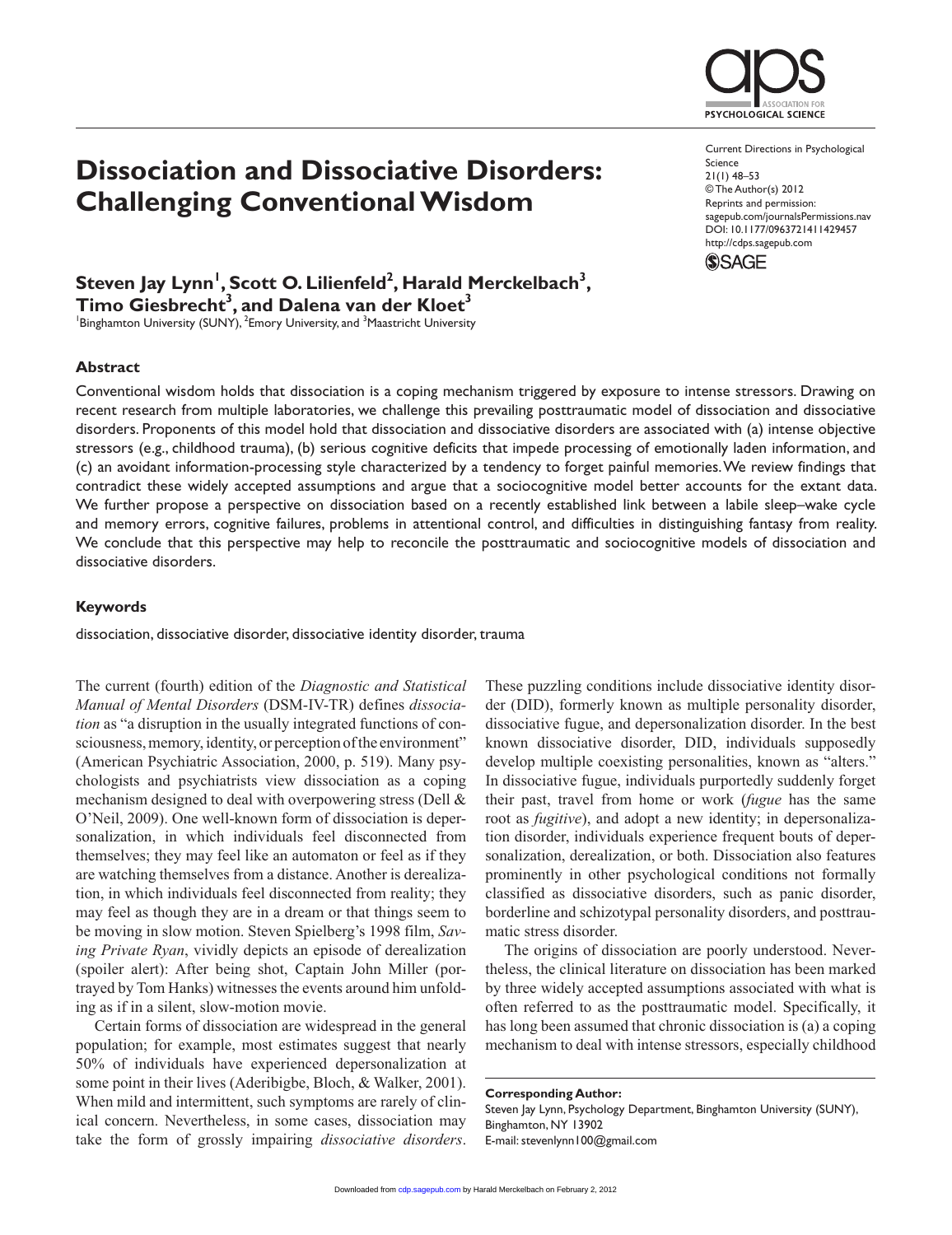sexual and physical trauma; (b) accompanied by cognitive deficits that interfere with the processing of emotionally laden information; and (c) marked by an avoidant informationprocessing style characterized by a tendency to forget painful memories. The coping mechanism outlined in (a) is typically assumed to play a key causal role in dissociative disorders. For example, many authors have argued that DID reflects individuals' attempts to "compartmentalize" and obtain psychological distance from traumatic experiences such as child abuse (Dell & O'Neil, 2009). In this article, we review recent research that calls these widespread assumptions into question and proposes novel and scientifically supported approaches for conceptualizing dissociation and dissociative disorders.

## **The Posttraumatic Model**

The posttraumatic model (Bremner, 2010; Gleaves, 1996) is ostensibly supported by very high rates—sometimes exceeding 90%—of reported histories of childhood trauma, most commonly child sexual abuse, among patients with DID and perhaps other dissociative disorders (Gleaves, 1996; Simeon, Guralnik, Schmeidler, Sirof, & Knutelska, 2001). Nevertheless, a number of authors (e.g., Giesbrecht, Lynn, Lilienfeld, & Merckelbach, 2008, 2010; Kihlstrom, 2005; Merckelbach & Muris, 2001; Piper & Merskey, 2004; Spanos, 1994, 1996) have questioned the oft-cited link between child abuse/ maltreatment and dissociation for several reasons.

First, in most studies (e.g., Ross & Ness, 2010), objective corroboration of abuse is lacking. Second, the overwhelming majority of studies of self-reported trauma and dissociation are based on cross-sectional designs that do not permit causal inferences; in these designs, individuals are typically assessed for DID or other dissociative disorders and asked to recollect whether they had been abused or neglected in childhood. Prospective studies that circumvent the pitfalls of such retrospective reporting often fail to substantiate a link between childhood abuse and dissociation in adulthood (Giesbrecht et al., 2008; but see Bremner, 2010). Third, researchers have rarely controlled for overlapping conditions or symptoms, such as those of anxiety, eating, and personality disorders, raising the possibility that the correlates of abuse are not specific to dissociative disorders. Fourth, the reported high levels of child abuse among DID patients may be attributable to selection and referral biases (Pope & Hudson, 1995); for example, individuals with dissociative disorders may be especially likely to enter treatment if they are struggling with problems stemming from early abuse. Fifth, correlations between abuse and psychopathology decrease substantially or disappear when participants' perception of family pathology is controlled statistically (Nash, Hulsey, Sexton, Harralson, & Lambert, 1993), which could mean that this association is due to global familial maladjustment rather than abuse itself. These five points of contention suggest ample reasons to be skeptical of the claim that child abuse plays a central or direct causal role in DID—although, as we will suggest later, it may be one element of the complex etiological network that contributes to this condition.

# **The Sociocognitive Model**

In contrast to the posttraumatic model, the sociocognitive model (Spanos, 1994; see also Aldridge-Morris, 1989; Lilienfeld et al., 1999; McHugh, 1993; Sarbin, 1995) proposes that DID is a consequence of social learning and expectancies. This model holds that DID results from inadvertent therapist cueing (e.g., suggestive questioning regarding the existence of possible alters, hypnosis for memory recovery, sodium amytal), media influences (e.g., television and film portrayals of DID), and sociocultural expectations regarding the presumed clinical features of DID. In aggregate, the sociocognitive model posits that these influences can lead predisposed individuals to become convinced that indwelling entities alters—account for their dramatic mood swings, identity changes, impulsive actions, and other puzzling behaviors (see below). Over time, especially when abetted by suggestive therapeutic procedures, efforts to recover memories, and a propensity to fantasize, they may come to attribute distinctive memories and personality traits to one or more imaginary alters.

A number of findings (e.g., Lilienfeld & Lynn, 2003; Lilienfeld et al., 1999; Piper, 1997; Spanos, 1994) are consistent with the sociocognitive model and present serious challenges to the posttraumatic model. For example, the number of patients with DID, along with the number of alters per DID patient, increased dramatically from the 1970s to the 1990s (Elzinga, van Dyck, & Spinhoven, 1998), although the number of alters at the time of initial diagnosis appears to have remained constant (North, Ryall, Ricci, & Wetzel, 1993). In addition, the massive increase in reported cases of DID followed closely upon the release in the mid-1970s of the bestselling book (turned into a widely viewed television film in 1976), *Sybil* (Schreiber, 1973), which told the story of a young woman with 16 personalities who reported a history of severe child abuse at the hands of her mother (see Nathan, 2011; Rieber, 2006, for evidence that many details of the Sybil story are inaccurate). Manifestations of DID symptoms also vary across cultures. For example, in India, the transition period as the individual shifts between alter personalities is typically preceded by sleep, a presentation that reflects common media portrayals of DID in that country (North et al., 1993).

Moreover, mainstream treatment techniques for DID often reinforce patients' displays of multiplicity (e.g., asking questions like, "Is there another part of you with whom I have not spoken?"), reify alters as distinct personalities (e.g., calling different alters by different names), and encourage patients to establish contact and dialogue with presumed alters. Interestingly, many or most DID patients show few or no clear-cut signs of this condition (e.g., alters) prior to psychotherapy (Kluft, 1984), raising the specter that alters are generated by treatment. Indeed, the number of alters per DID individual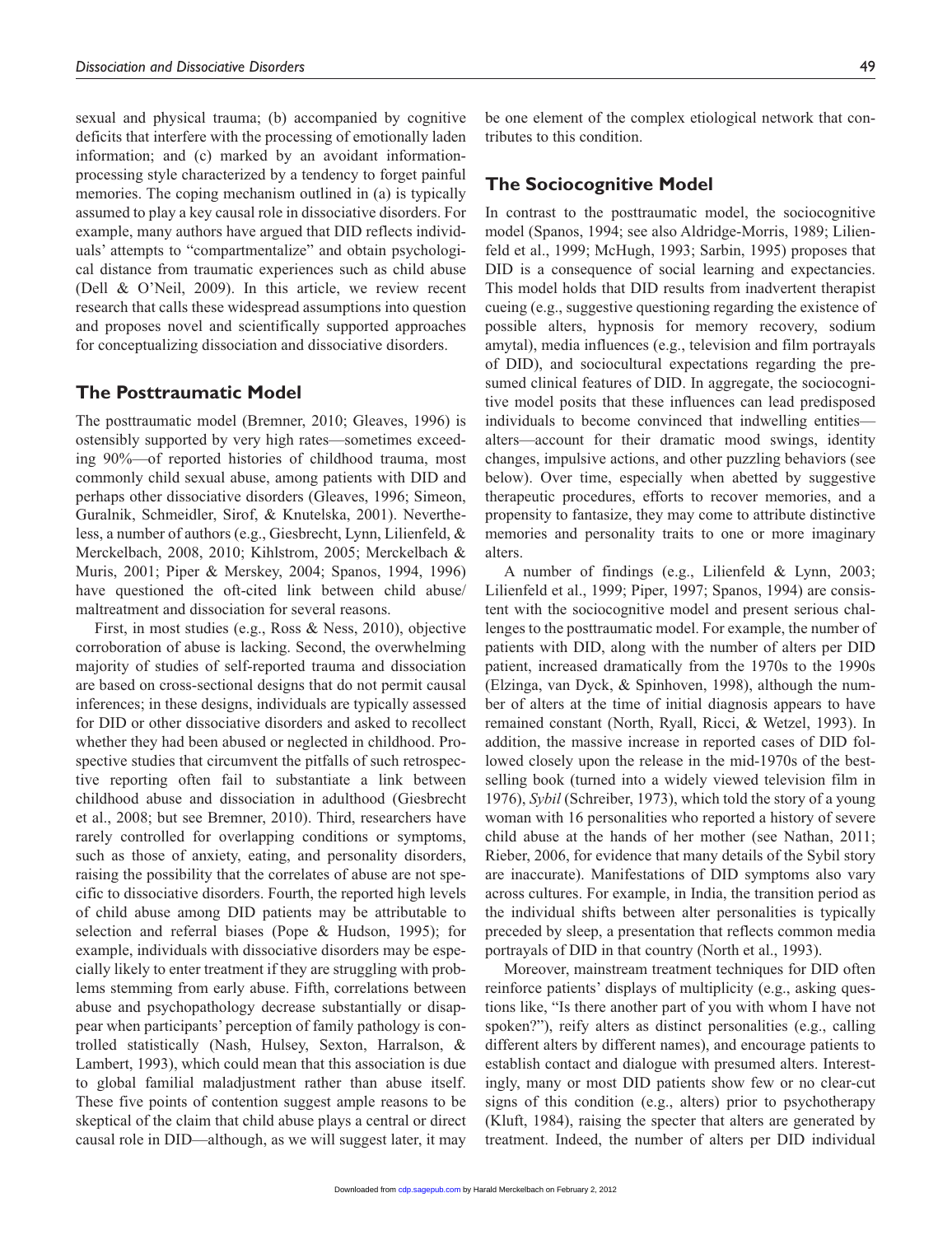tends to increase substantially over the course of DID-oriented psychotherapy (Piper, 1997). Curiously, psychotherapists who use hypnosis tend to have more DID patients in their caseloads than do psychotherapists who do not use hypnosis (Powell & Gee, 1999), and most DID diagnoses derive from a small number of therapy specialists in DID (Mai, 1995), again suggesting that alters may be created rather than discovered in therapy.

These sources of evidence do not imply that DID can typically be created in vacuo by iatrogenic (therapist-induced) or sociocultural influences. Sociocognitive theorists acknowledge that iatrogenic and sociocultural influences typically operate against a backdrop of preexisting psychopathology. Indeed, the sociocognitive model is consistent with findings that many or most patients with DID, and to a lesser extent other dissociative disorders, meet criteria for borderline personality disorder, a condition marked by extremely unstable behaviors, such as unpredictable shifts in mood, impulsive actions, and self-mutilation (Lilienfeld et al., 1999). Individuals with this disorder are understandably seeking an explanation for their bewildering behaviors. The presence of hidden alters may be one such explanation, and it may assume particular plausibility when suggested by psychotherapists or sensational media portrayals.

# **Cognitive Mechanisms of Dissociation**

Much of the literature on cognitive mechanisms of dissociation is more consistent with the sociocognitive model than with the posttraumatic model. For example, researchers have found little evidence for inter-identity amnesia among patients with DID using objective measures of memory (e.g., eventrelated potentials or behavioral tasks; Allen & Movius, 2000; Huntjens et al., 2006). In such studies, investigators present certain forms of information to one alter and see whether it is accessible to another alter. In most cases, it is, demonstrating that alters are not psychologically distinct entities.

Contradicting the claim that individuals with heightened dissociation are defending against the impact of threat-related information and therefore exhibit slower or impaired processing of such information, patients with DID and other "high dissociators" display *better* memory for to-be-forgotten sexual words in directed-forgetting tasks (Elzinga, de Beurs, Sergeant, van Dyck, & Phaf, 2000). This finding is strikingly discrepant with the presumed coping function of dissociation. Studies of cognitive inhibition in highly dissociative clinical and nonclinical samples typically find a breakdown in such inhibition, challenging the widespread idea that amnesia (i.e., extreme inhibition) is a core feature of dissociation (Giesbrecht et al., 2008, 2010).

The extant evidence therefore questions the widespread assumption that dissociation is related to avoidant information processing and suggests that apparent gaps in memory in interidentity amnesia, or dissociative amnesia more generally, could reflect intentional failures to report information.

Moreover, the literature indicates that dissociation is marked by a propensity toward false memories, possibly mediated by heightened levels of suggestibility, fantasy proneness, and cognitive failures (e.g., lapses in attention). Indeed, at least 10 studies from diverse laboratories have confirmed a link between dissociation and fantasy proneness. In addition, heightened levels of fantasy proneness are associated with the tendency to overreport autobiographical memories and the false recall of aversive memory material (Giesbrecht et al., 2010). Accordingly, the relation between dissociation and fantasy proneness may explain why individuals with high levels of dissociation are especially prone to develop false memories of emotional childhood events. This explanation dovetails with data revealing links between dissociative symptoms and hypnotizability (Frischholz, Lipman, Braun, & Sachs, 1992) and high scores on the Gudjonsson Suggestibility Scale (Merckelbach, Muris, Rassin, & Horselenberg, 2000). Similarly, dissociation increases the number of commission memory errors (e.g., confabulations/false positives, problems discriminating perception from imagery) but not omission memory errors, which are presumably associated with dissociative amnesia (Holmes et al., 2005). These findings, together with research demonstrating a link between dissociation and cognitive failures, point to an association between a heightened risk of confabulation and pseudomemories. They also raise questions regarding the accuracy of retrospective reports of traumatic experiences.

Still, these findings do not exclude some role for trauma in dissociation. Suggestibility, cognitive failures, and fantasy proneness could contribute to an overestimation of a genuine, although perhaps modest, link between dissociation and trauma. Alternatively, early trauma might predispose individuals to develop high levels of fantasy proneness, absorption (the tendency to become immersed in sensory or imaginative experiences; Tellegen & Atkinson, 1974), or related traits. In turn, such traits may render individuals susceptible to the iatrogenic and cultural influences posited by the sociocognitive model, thereby increasing the likelihood of DID.

# **Sleep, Memory, and Dissociation**

A recent theory connecting sleep, memory problems, and dissociation may provide a conceptual bridge between the posttraumatic model and the sociocognitive model. In a review of 23 studies, van der Kloet, Merckelbach, Giesbrecht, and Lynn (2011) concluded that data from clinical and nonclinical samples provide strong support for a link between dissociative experiences and a labile sleep–wake cycle. This link, they contend, is evident across a range of sleep-related phenomena, including waking dreams, nightmares, and hypnagogic (occurring while falling asleep) and hypnopompic (occurring while awakening) hallucinations. Supporting this hypothesis, studies of the association between dissociative experiences and sleep disturbances have generally yielded modest correlations (in the range of .30 to .55), implying that unusual sleep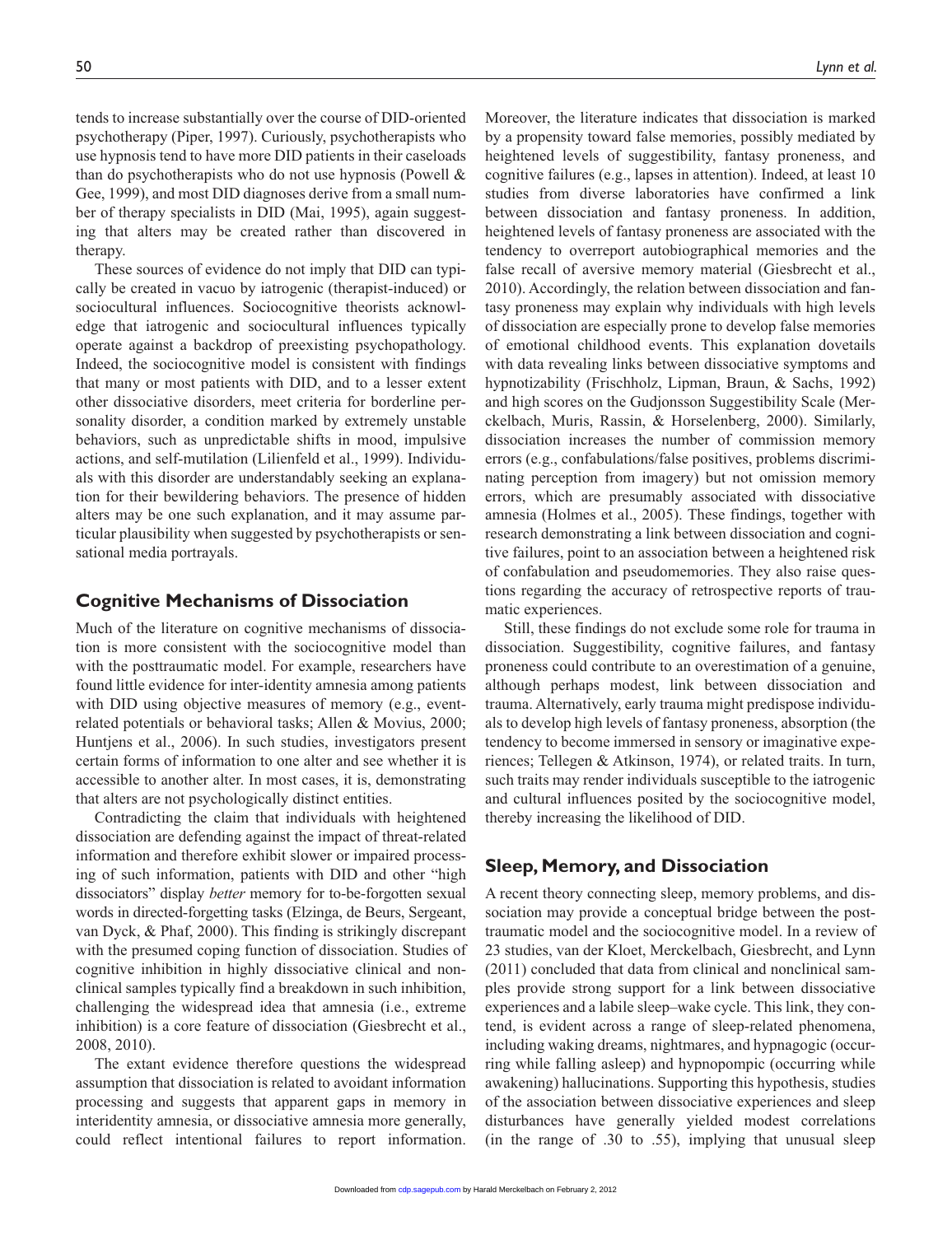experiences and dissociation are moderately related constructs (see also Watson, 2001).

Nevertheless, these studies typically relied on cross-sectional designs. To address this limitation, Giesbrecht, Smeets, Leppink, Jelicic, and Merckelbach (2007) deprived 25 healthy volunteers of one night of sleep and found that sleep loss engenders a substantial increase in dissociative symptoms. They also found that this increase could not be accounted for by mood changes or response bias.

van der Kloet, Giesbrecht, Lynn, Merckelbach, and de Zutter (in press) later conducted a longitudinal investigation of sleep experiences and dissociative symptoms among 266 patients who were evaluated on arrival and at discharge 6 to 8 weeks later. Sleep hygiene was a core treatment component. Prior to treatment, 24% of participants met the clinical cut-off for dissociative disorders (i.e., Dissociative Experiences Scale > 30; Bernstein-Carlson & Putnam, 1993); at follow-up, this number dropped to 12%. Although sleep improvements were associated with a reduction in global psychopathology (e.g., anxiety, depression), this reduction did not account fully for the specific effect of treatment on dissociation. The fact that a sleep-hygiene intervention reduces dissociative symptoms independent of generalized psychopathology bears noteworthy clinical implications. It also suggests that researchers may wish to revisit the treatment of dissociative disorders. Surprisingly, this clinically important area has received minimal investigation: For example, Brand, Classen, McNary, and Zaveri (2009) reported that only eight nonpharmacological studies, none of which was a well-controlled randomized trial, have examined treatment outcomes for DID.

van der Kloet et al.'s (in press) findings suggest an intriguing interpretation of the link between dissociative symptoms and deviant sleep phenomena (see also Watson, 2001). According to their working model, individuals with a labile sleep– wake cycle experience intrusions of sleep phenomena (e.g., dreamlike experiences) into waking consciousness, in turn fostering dissociative symptoms. This labile sleep–wake cycle may stem in part from a genetic propensity (Lang, Paris, Zweig-Frank, & Livesley, 1998), distressing trauma-related memories, or other unknown causal influences. van der Kloet et al.'s model further proposes that disruptions of the sleep– wake cycle degrade memory and attentional control, thereby accounting for, or at least contributing to, the cognitive deficits of highly dissociative individuals.

Accordingly, the sleep-dissociation perspective may explain (a) how aversive events disrupt the sleep–wake cycle and increase vulnerability to dissociative symptoms, and (b) why dissociation, trauma, fantasy proneness, and cognitive failures overlap. Thus, this perspective is commensurate with the possibility that trauma engenders sleep disturbances that in turn play a pivotal role in the genesis of dissociation and suggests that competing theoretical perspectives may be amenable to integration. The SCM holds that patients become

convinced that they possess multiple selves as a by-product of suggestive media, sociocultural, and psychotherapeutic influences. Their sensitivity to suggestive influences may arise from increased salience of distressing memories (some of which may stem in part from trauma) and susceptibility to memory errors and a propensity to fantasize and experience difficulties in distinguishing fantasy from reality, brought about at least in part by sleep disruptions.

The data we have summarized have received only scant attention in the clinical literature. Nevertheless, they have the potential to reshape the conceptualization and operationalization of dissociative disorders in the upcoming edition of the *Diagnostic and Statistical Manual of Mental Disorders* (DSM-V, publication scheduled in 2013). In particular, they suggest that sleep disturbances, as well as sociocultural and psychotherapeutic influences, merit greater attention in the conceptualization and perhaps classification of dissociative disorders (Lynn et al., in press). From this perspective, the hypothesis that dissociative disorders can be triggered by (a) a labile sleep cycle that impairs cognitive functioning, combined with (b) highly suggestive psychotherapeutic techniques, warrants empirical investigation. More broadly, the data reviewed point to fruitful directions for our thinking and research regarding dissociation and dissociative disorders in years to come.

#### **Recommended Reading**

- Giesbrecht, T., Lynn, S. J., Lilienfeld, S.O., & Merckelbach, H. (2008). (See References). Discusses the cognitive and neuropsychological mechanisms of dissociation and surveys literature challenging claims regarding an avoidant coping style and cognitive deficits that impede processing emotional material in dissociation.
- Kihlstrom, J. F. (2005). (See References). An excellent review of the literature, which argues that the evidence supporting the hypothesis that dissociative disorders are the consequence of trauma is weak and plagued by poor methodology and that there are no convincing cases of trauma-based amnesia not attributable to brain insult, injury, or disease.
- Lilienfeld, S. O., & Lynn, S. J. (2003). (See References). Summarizes controversies surrounding dissociative identity disorder and discusses the sociocognitive perspective on dissociation.
- Spanos, N. P. (1996). (See References). A provocative book arguing that multiple personality disorder is a cultural/historical construct tied to inaccurate altered-state theories of hypnosis, recovered memories and presumed childhood abuse, and suggestive techniques in psychotherapy.
- Watson, D. (2001). (See References). A seminal paper that reports validity data for a now widely used scale of sleep-related experiences (Iowa Sleep Experiences Survey) and evidence for a link between dissociation and sleep-related experiences.

#### **Declaration of Conflicting Interests**

The authors declared that they had no conflicts of interest with respect to their authorship or the publication of this article.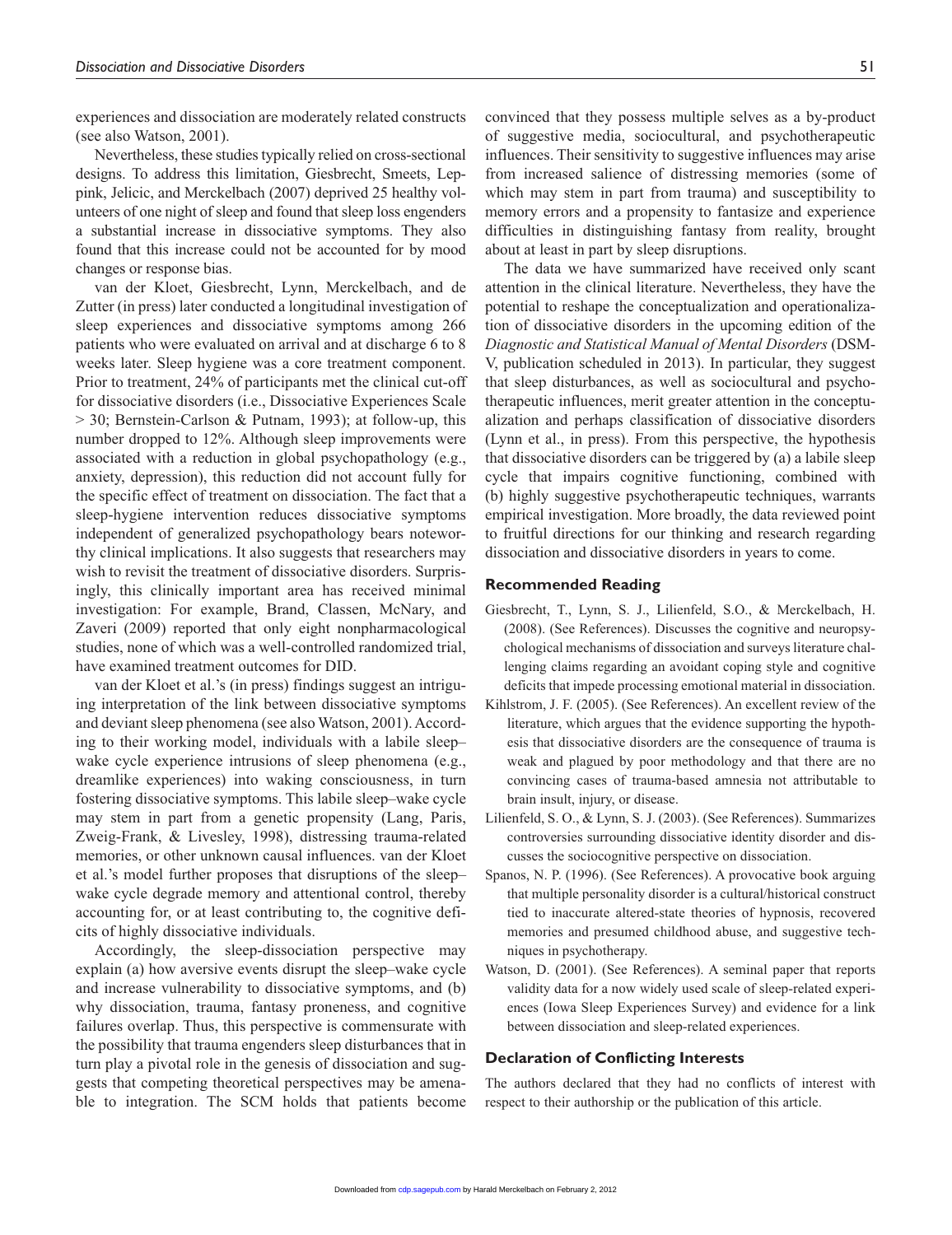## **References**

- Aderibigbe, Y. A., Bloch, R. M., & Walker, W. R. (2001). Prevalence of depersonalization and derealization experiences in a rural population. *Social Psychiatry and Psychiatric Epidemiology, 36*, 63–69.
- Aldridge-Morris, R. (1989). *Multiple personality: An exercise in deception*. Hillsdale, NJ: Erlbaum.
- Allen, J. J. B., & Movius, H. L., II. (2000). The objective assessment of amnesia in dissociative identity disorder using eventrelated potentials. *International Journal of Psychophysiology, 38*, 21–41.
- American Psychiatric Association. (2000). *Diagnostic and statistical manual of mental disorders* (4th ed., text rev.). Washington, DC: Author.
- Bernstein-Carlson, E., & Putnam, F. W. (1993). An update on the Dissociative Experiences Scale. *Dissociation, 6*, 19–27.
- Brand, B., Classen, C. C., McNary, S. W., & Zaveri, P. (2009). A review of dissociative disorders treatment studies. *Journal of Nervous and Mental Disease, 197*, 646–694.
- Bremner, J. D. (2010). Cognitive processes in dissociation: Comment on Giesbrecht et al. (2008). *Psychological Bulletin, 136*, 1–6.
- Dell, P. F., & O'Neil, J. A. (2009). *Dissociation and the dissociative disorders: DSM-V and beyond*. New York, NY: Routledge.
- Elzinga, B. M., de Beurs, E., Sergeant, J. A., van Dyck, R., & Phaf, R. H. (2000). Dissociative style and directed forgetting. *Cognitive Therapy and Research, 24*, 279–295.
- Elzinga, B. M., van Dyck, R., & Spinhoven, P. (1998). Three controversies about dissociative identity disorder. *Clinical Psychology & Psychotherapy, 5*, 13–23.
- Frischholz, E. J., Lipman, L. S., Braun, B. G., & Sachs, R. G. (1992). Psychopathology, hypnotizability and dissociation. *American Journal of Psychiatry, 149*, 1521–1525.
- Giesbrecht, T., Lynn, S. J., Lilienfeld, S. O., & Merckelbach, H. (2008). Cognitive processes in dissociation: An analysis of core theoretical assumptions. *Psychological Bulletin, 134*, 617–647.
- Giesbrecht, T., Lynn, S. J., Lilienfeld, S. O., & Merckelbach, H. (2010). Cognitive processes, trauma, and dissociation: Misconceptions and misrepresentations (Reply to Bremner, 2009). *Psychological Bulletin, 136*, 7–11.
- Giesbrecht, T., Smeets, T., Leppink, J., Jelicic, M., & Merckelbach, H. (2007). Acute dissociation after 1 night of sleep loss. *Journal of Abnormal Psychology, 116*, 599–606.
- Gleaves, D. H. (1996). The sociocognitive model of dissociative identity disorder: A reexamination of the evidence. *Psychological Bulletin, 120*, 142–159.
- Holmes, E. A., Brown, R. J., Mansell, W., Fearon, R., Hunter, E. C. M., Frasquilho, F., & Oakley, D. A. (2005). Are there two qualitatively distinct forms of dissociation? A review and some clinical implications. *Clinical Psychology Review, 25*, 1–23.
- Huntjens, R. J. C., Peters, M. L., Woertman, L., Bovenschen, L. M., Martin, R. C., & Postma, A. (2006). Inter-identity amnesia in dissociative identity disorder: A simulated memory impairment? *Psychological Medicine, 36*, 857–863.
- Kihlstrom, J. F. (2005). Dissociative disorders. *Annual Review of Clinical Psychology, 1*, 1–27.
- Kluft, R. P. (1984). Treatment of multiple personality disorders: A study of 33 cases. *Psychiatric Clinics of North America, 7*, 9–29.
- Lang, K. L., Paris, J., Zweig-Frank, H., & Livesley, W. J. (1998). Twin study of dissociative experiences. *Journal of Abnormal Psychology, 186*, 345–351.
- Lilienfeld, S. O., & Lynn, S. J. (2003). Dissociative identity disorder: Multiple personalities, multiple controversies. In S. O. Lilienfeld, S. J. Lynn, & J. M. Lohr (Eds.), *Science and pseudoscience in clinical psychology* (pp. 109–142). New York, NY: Guilford Press.
- Lilienfeld, S. O., Lynn, S. J., Kirsch, I., Chaves, J., Sarbin, T., Ganaway, G., & Powell, R. (1999). Dissociative identity disorder and the sociocognitive model: Recalling the lessons of the past. *Psychological Bulletin, 125*, 507–523.
- Lynn, S. J., Berg, J., Lilienfeld, S. O., Merckelbach, H., Giesbrecht, T., Accardi, M., & Cleere, C. (in press). Dissociative disorders. In M. Hersen, S. Turner, & D. Beidel (Eds.), *Adult psychopathology and diagnosis* (6th ed.). New York, NY: John Wiley.
- Mai, F. M. (1995). Psychiatrists' attitudes to multiple personality disorder: A questionnaire study. *Canadian Journal of Psychiatry, 40*, 154–157.
- McHugh, P. R. (1993). Multiple personality disorder. *Harvard Mental Health Newsletter, 10*(3), 4–6.
- Merckelbach, H., & Muris, P. (2001). The causal link between selfreported trauma and dissociation: A critical review. *Behaviour Research and Therapy, 39*, 245–254.
- Merckelbach, H., Muris, P., Rassin, E., & Horselenberg, R. (2000). Dissociative experiences and interrogative suggestibility in college students. *Personality and Individual Differences, 29*, 1133– 1140.
- Nash, M. R., Hulsey, T. L., Sexton, M. C., Harralson, T. L., & Lambert, W. (1993). Long-term sequelae of childhood sexual abuse: Perceived family environment, psychopathology, and dissociation. *Journal of Consulting and Clinical Psychology, 61*, 276–283.
- Nathan, D. (2011). *Sybil exposed*. New York, NY: Free Press.
- North, C. S., Ryall, J.-E., Ricci, D. A., & Wetzel, R. D. (1993). *Multiple personalities, multiple disorders*. New York, NY: Oxford University Press.
- Piper, A. (1997). *Hoax and reality: The bizarre world of multiple personality disorder*. Northvale, NJ: Jason Aronson.
- Piper, A., & Merskey, H. (2004). The persistence of folly: Critical examination of dissociative identity disorder. Part 1: The excesses of an improbable concept. *Canadian Journal of Psychiatry*, *49*, 592–600.
- Pope, H. G., & Hudson, J. I. (1995). Does childhood sexual abuse cause adult psychiatric disorders? Essentials of methodology. *Journal of Psychiatry & Law, 12*, 363–381.
- Powell, R. A., & Gee, T. L. (1999). The effects of hypnosis on dissociative identity disorder: A reexamination of the evidence. *Canadian Journal of Psychiatry, 44*, 914–916.
- Rieber, R. W. (2006). *The bifurcation of the self: The history and theory of dissociation*. New York, NY: Springer.
- Ross, C., & Ness, L. (2010). Symptom patterns in dissociative identity disorder patients and the general population. *Journal of Trauma & Dissociation, 11*, 458–468.